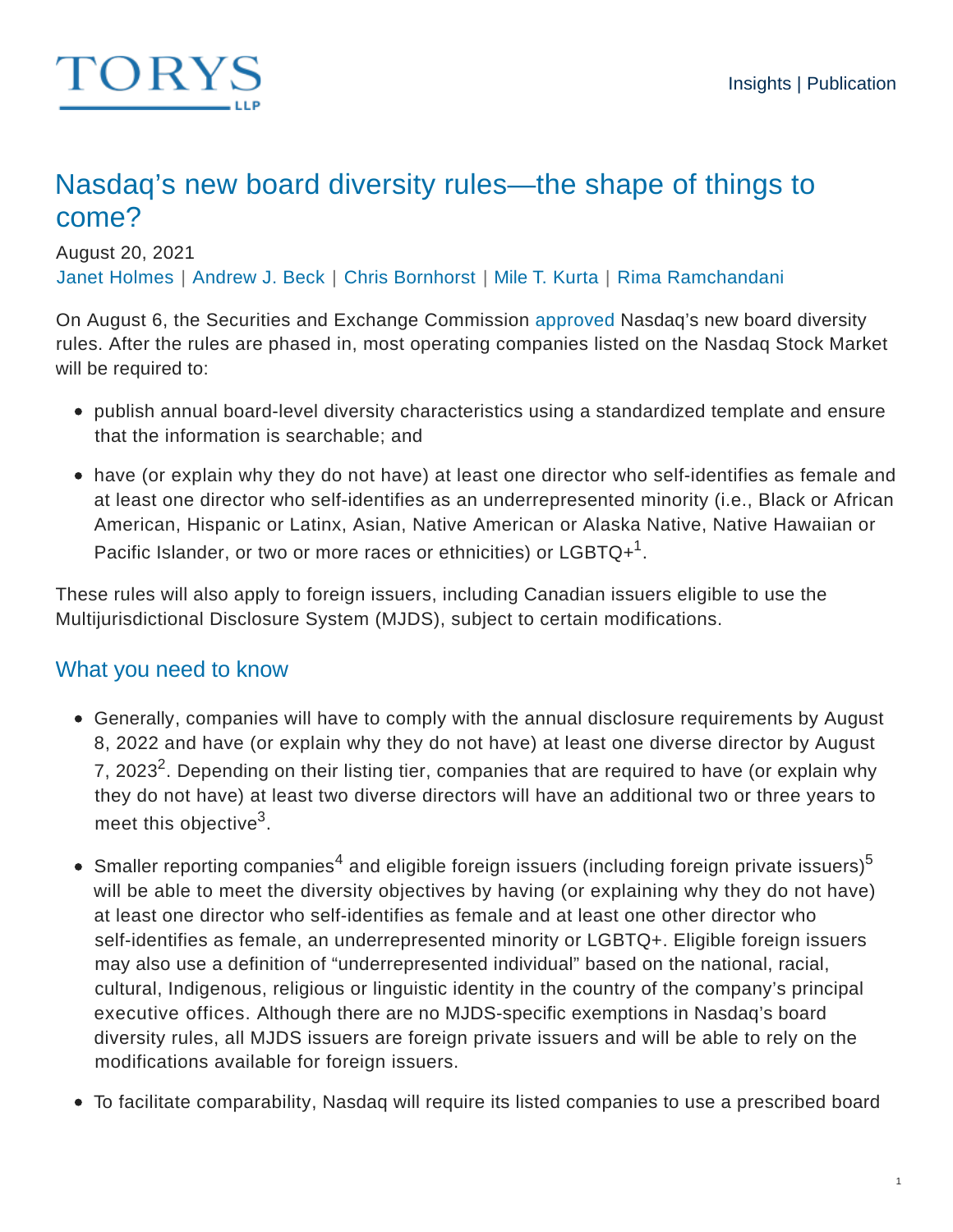

diversity matrix. Nasdaq-listed companies that wish to, or are required by another authority to, disclose additional diversity data will have to provide such information either below the prescribed matrix or in a separate table.

- Although Nasdaq didn't go so far as to mandate quotas for diverse directors, we expect the new rules will influence the development of a minimum market standard for board diversity for U.S. public companies.
- Although currently there is no indication that the NYSE, the TSX or any other North American stock exchange is considering adopting similar rules, the SEC is expected to make diversity a priority in its rule-making and Canadian securities regulators are consulting with stakeholders regarding disclosure requirements that go beyond gender. We expect that regulators in both countries will pay close attention to the market's reaction to Nasdaq's rules, as they consider whether or not to introduce similar requirements.
- As regulatory requirements evolve, we expect there will be jurisdictional differences that may result in more complex and harder-to-compare disclosures.

### Limited exceptions to the rules

A limited number of entities are exempt from the rules, such as investment companies, limited partnerships, asset-backed issuers, companies that do not have boards, and companies that do not have listed, voting equity securities. Special purpose acquisition companies (SPACs) will be exempt from the rules until they complete their first acquisition.

Newly listed companies will have to comply with the disclosure requirements within a year of their listing date. Companies listing on Nasdaq before the end of the phase-in period for the rules will have the remainder of the applicable initial phase-in period or two years from the date of listing, whichever is longer, to satisfy (or explain why they do not satisfy) the diversity objective.

A company that ceases to be an eligible foreign issuer, smaller reporting company or exempt company will have to comply with the diversity objective by the later of one year from the date it loses such status and the date it files its proxy/information statement (or Form 10-K or 20-F if it does not file a proxy) for its next annual meeting of shareholders. A company with a smaller board that expands to six members in order to have at least one diverse director will not become subject at that time to the requirement to have two diverse directors. However, any company with a smaller board that expands to seven or more members will have to start complying with the objective to have (or explain why it does not have) at least one director who self-identifies as female and at least one director who self-identifies as an underrepresented minority or LGBTQ+.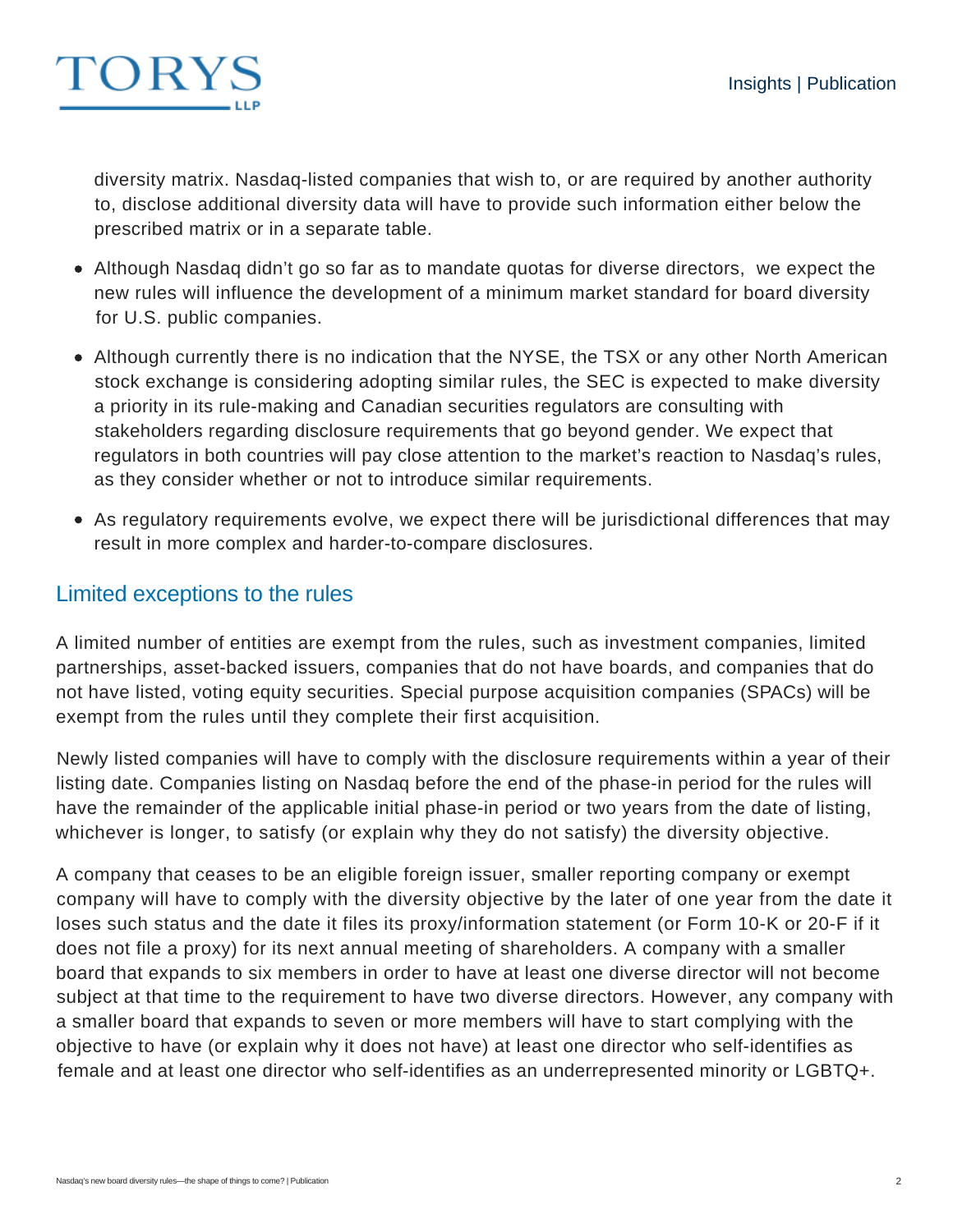# TORYS

# Board diversity disclosures

Non-exempt Nasdaq-listed companies will have to provide the required disclosures by the later of August 8, 2022 and the date the company files its proxy/information statement (or if the company does not file a proxy, the date it files its Form 10-K or 20-F) for the 2022 calendar year. The disclosure must be provided in the company's proxy/information statement (or, if the company does not file a proxy, in its Form 10-K or 20-F) or on its website<sup>6</sup>. Companies should, if necessary, amend director questionnaires or similar documents to ensure they obtain the information needed to comply with the disclosure requirements for the 2022 disclosure cycle.

Companies will have to provide the required disclosures at least once per year<sup>7</sup>. Following the first year that a company discloses its board diversity matrix, it must include the current year and prior year diversity statistics in its disclosure.

To enhance comparability of disclosures, Nasdaq companies will have to use a prescribed matrix or a substantially similar format and ensure that the information is searchable. Eligible foreign issuers can opt to use Nasdaq's matrix designed for them  $^8.$  One key difference between the two prescribed formats is that the standard matrix requires companies to report the total number of directors for each sub-category within the definition of "underrepresented minority", while the matrix that an eligible foreign issuer may use requires it report an aggregate number for all directors who self-identify as underrepresented individuals. A company may not substantially alter either matrix. However, it may supplement its disclosure by providing additional information about its directors, either below the matrix or in a separate table.

# Considerations for Canadian companies that are listed or considering a listing on Nasdaq

#### Disclosure requirements

Many publicly traded Canadian companies are already subject to requirements to disclose diversity data about their directors and senior management, but these requirements differ from Nasdaq's requirements and are less prescriptive regarding the disclosure format. For example:

• National Instrument 58-101 Disclosure of Corporate Governance Practices (NI 58-101) requires TSX-listed reporting issuers in most Canadian jurisdictions to provide annual disclosure about, among other things, the number and percentage of women on their board of directors and in executive officer positions and whether there are targets for the number or percentage of women in these roles, unless an exception applies. The information must be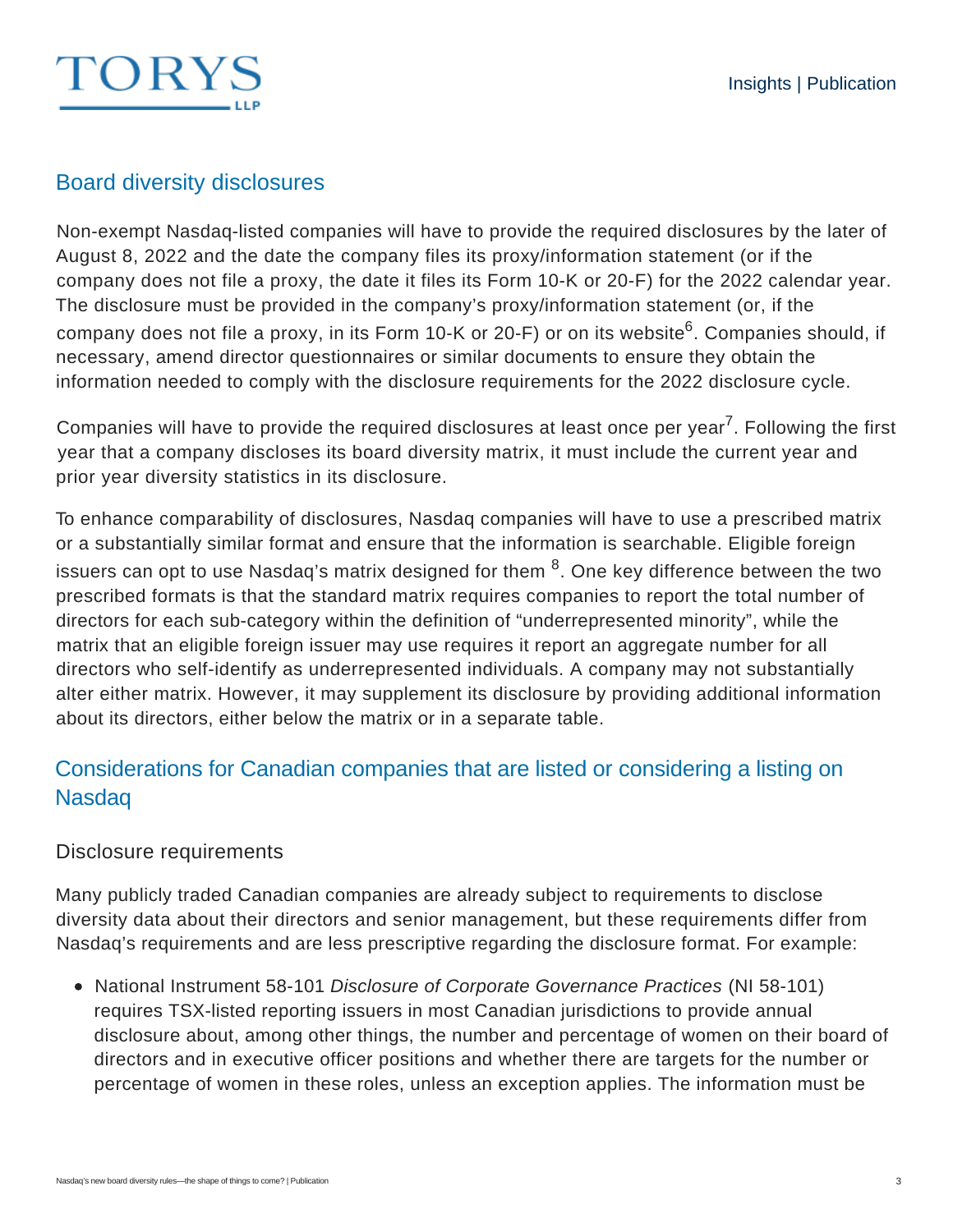

included in the issuer's management information circular when management solicits proxies for the purpose of electing directors, but the format for the disclosure is not prescribed.

Since January 2020, public CBCA corporations have been required to put before shareholders at every annual meeting information about, among other things, the number and percentage of women, visible minorities, Indigenous peoples, and people with disabilities (i) on the corporation's board of directors and (ii) among senior management. The format for such disclosures is not prescribed, but corporations are encouraged to present the information in a table.

In their most recent progress report on their 2019-2022 business plan, the Canadian Securities Administrators stated that they plan to consult with market participants to determine Canadian investors' evolving needs for disclosure relating to broader diversity in corporate leadership. They likely will consider the recommendations of Ontario's Modernization Taskforce (Taskforce) that all publicly listed issuers in Canada disclose annual data on the representation of people who self-identify as women, Black, Indigenous or people of colour (BIPOC), persons with disabilities, or LGBTQ+ on their boards of directors and in executive management<sup>9</sup>.

The table below compares and contrasts the disclosure requirements applicable to a Nasdaq-listed Canadian company regarding the representation of diverse persons on boards and in senior management under NI 58-101, the CBCA and Nasdaq's listing rules as well as the Taskforce's recommendations, where the Canadian company uses Nasdaq's board diversity matrix for eligible foreign issuers<sup>10</sup>.

| <b>Disclosure Requirement</b>     | Nasdaq | <b>NI</b><br>58-101 | <b>CBCA</b> | <b>Taskforce</b> |
|-----------------------------------|--------|---------------------|-------------|------------------|
| Number of female directors        |        | $\bullet$           |             |                  |
| Percentage of female directors    |        | $\bullet$           |             |                  |
| Number women in senior management |        | $\bullet$           |             |                  |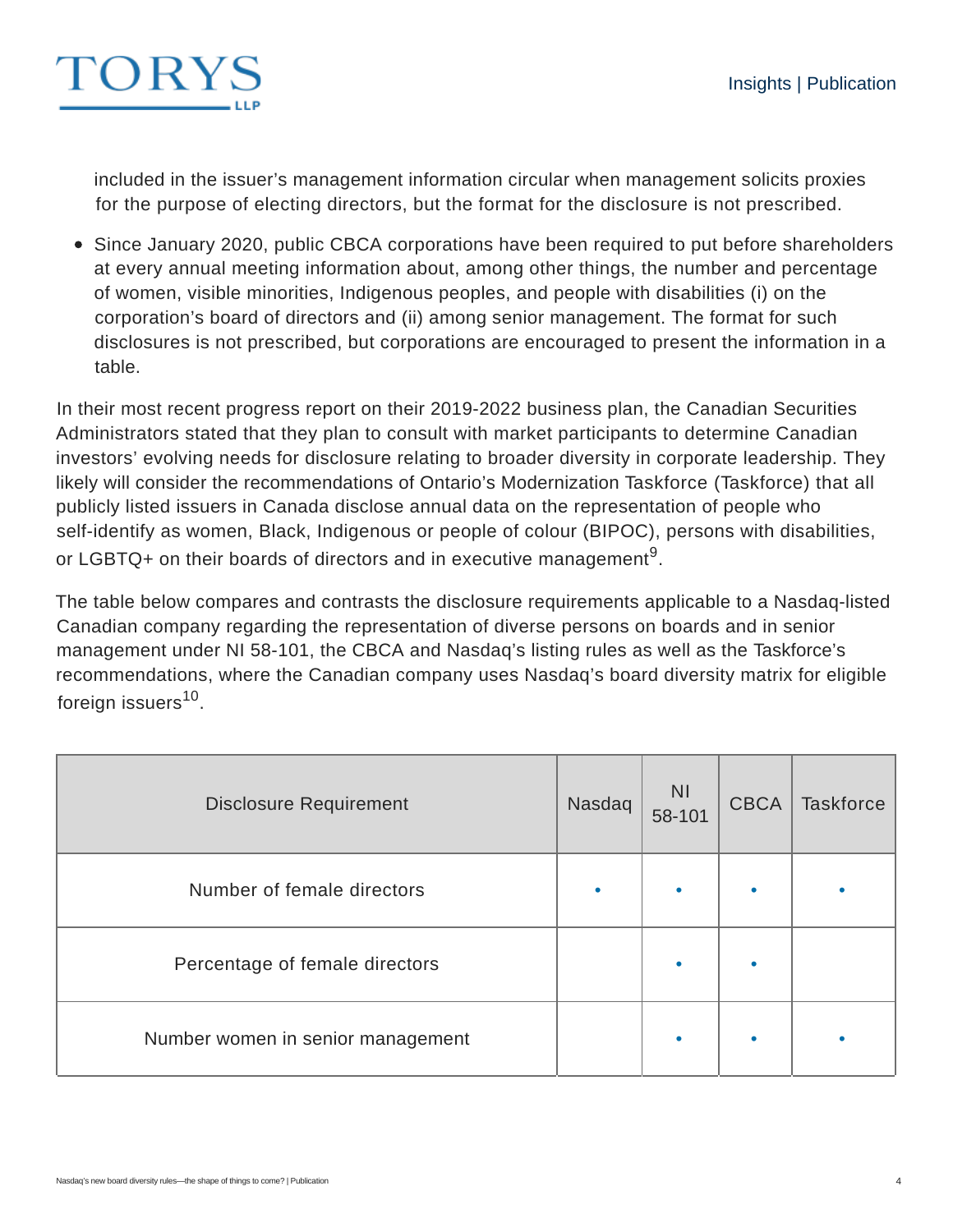

| <b>Disclosure Requirement</b>                                                                                                                                                          | Nasdaq | N <sub>1</sub><br>58-101 | <b>CBCA</b> | <b>Taskforce</b> |
|----------------------------------------------------------------------------------------------------------------------------------------------------------------------------------------|--------|--------------------------|-------------|------------------|
| Percentage of women in senior management                                                                                                                                               |        |                          |             |                  |
| Number of male directors                                                                                                                                                               |        |                          |             |                  |
| Number of non-binary directors <sup>11</sup>                                                                                                                                           |        |                          |             |                  |
| Number of directors who did not disclose their gender<br>identify                                                                                                                      |        |                          |             |                  |
| Number of directors who are LGBTQ+                                                                                                                                                     |        |                          |             |                  |
| Number of people in senior management who are<br>LGBTQ+                                                                                                                                |        |                          |             |                  |
| Number and percentage of individuals who are<br>Indigenous peoples: (i) on the board; and (ii) in senior<br>management                                                                 |        |                          |             |                  |
| Number and percentage of individuals who are<br>members of a visible minority (a term that does not<br>include Indigenous peoples): (i) on the board; and (ii) in<br>senior management |        |                          |             |                  |
| Number of directors who are: (i) a member of an<br>underrepresented minority in Canada (including                                                                                      |        |                          |             |                  |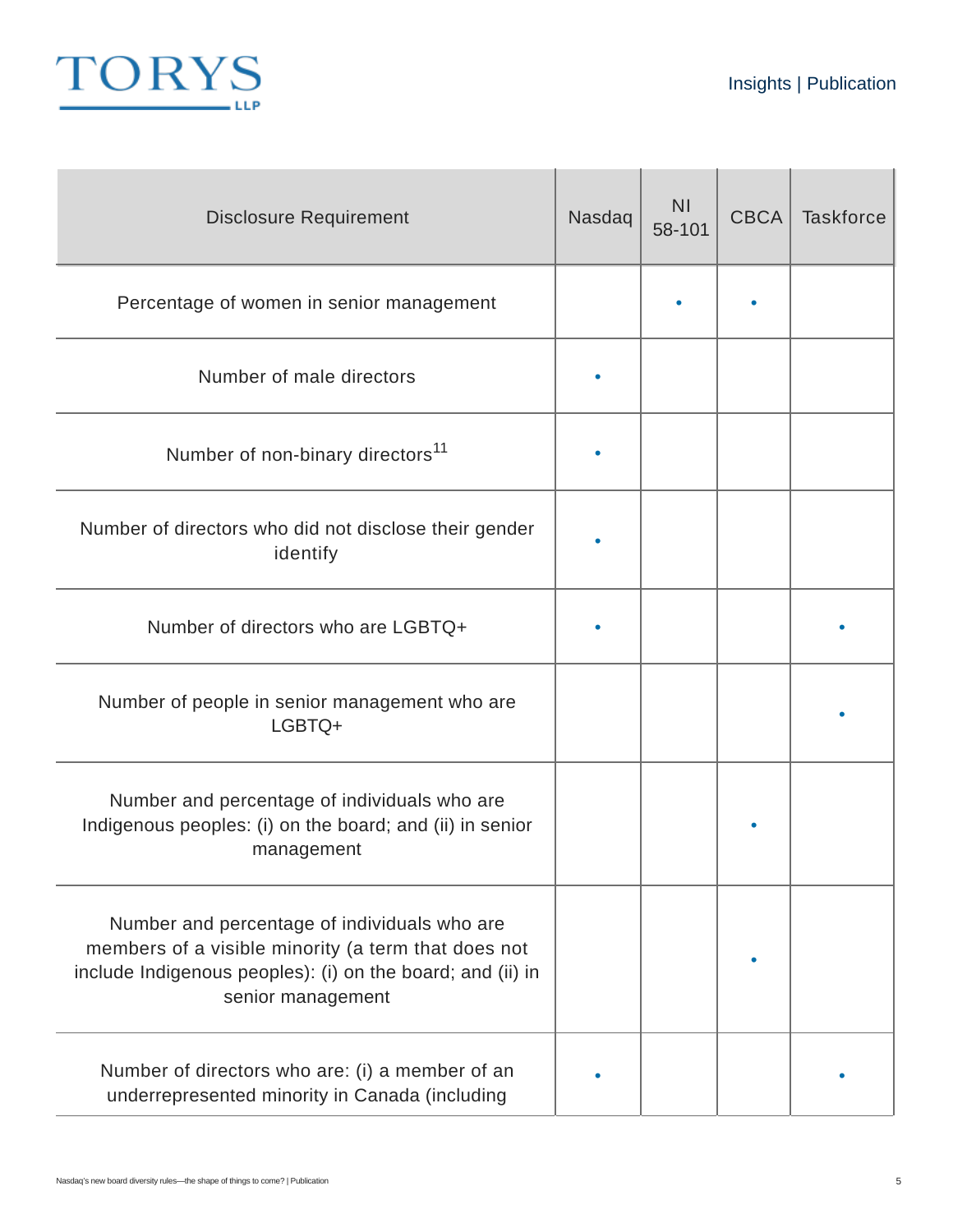

| <b>Disclosure Requirement</b>                                                                         | Nasdaq | <b>NI</b><br>58-101 | <b>CBCA</b> | <b>Taskforce</b> |
|-------------------------------------------------------------------------------------------------------|--------|---------------------|-------------|------------------|
| Indigenous peoples and other visible minorities); or (ii)<br>BIPOC (Taskforce)                        |        |                     |             |                  |
| Number of individuals who are BIPOC in senior<br>management                                           |        |                     |             |                  |
| Number of directors who did not disclose demographic<br>information                                   |        |                     |             |                  |
| Number and percentage of persons with disabilities: (i)<br>on the board and (ii) in senior management |        |                     |             |                  |

Because of these differences in requirements and because Nasdaq prohibits the inclusion of supplementary information in the prescribed diversity matrix, Canadian public companies subject to Nasdaq's disclosure requirements will have to present the information required by NI 58-101 or the CBCA, as applicable, separate from the information that Nasdaq requires to be included in its prescribed board diversity matrix.

#### Diversity objectives

Canadian companies that are already listed on Nasdaq or considering a Nasdaq listing should assess whether they currently meet Nasdaq's diversity objectives and, if not, consider taking steps to enhance the diversity of their boards. For example, a Canadian company that has six or more directors could meet the diversity objectives by:

- having at least two board members who self-identify as female;
- having at least one board member who self-identifies as female and at least one board member who self-identifies as an underrepresented individual taking into account Canada's national, racial, cultural, Indigenous, religious or linguistic identity; or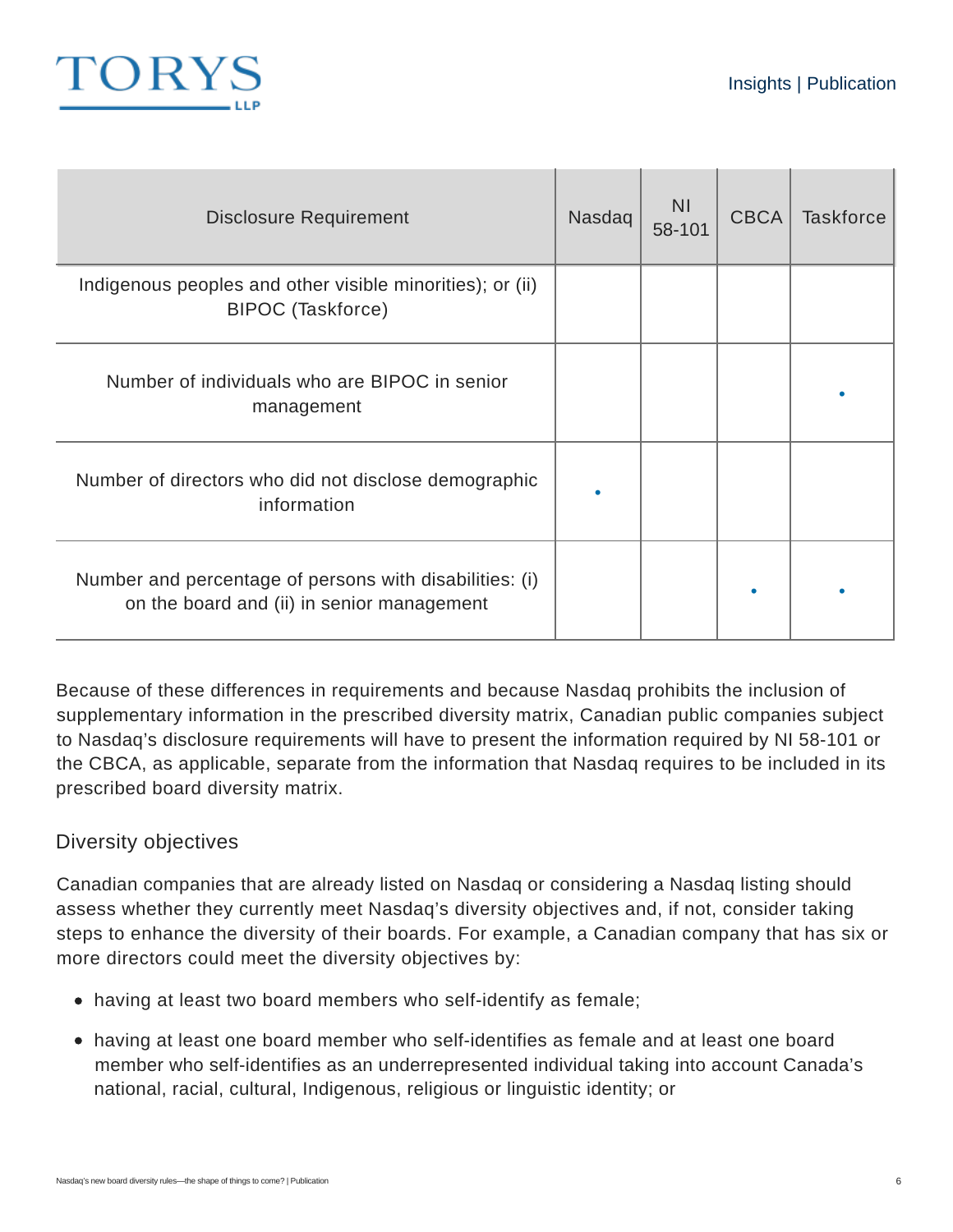

\_\_\_\_\_\_\_\_\_\_\_\_\_\_\_\_\_\_\_\_\_\_\_\_\_

having at least one board member who self-identifies as female and at least one board member who self-identifies as LGBTQ+.

 $1$  Companies with smaller boards (i.e., five or fewer directors) may satisfy the diversity objective by having at least one diverse director (i.e., one individual who self-identifies as female, an underrepresented minority and/or LGBTQ+).

 $2$  Companies that file a proxy/information statement for an annual meeting after these dates (or a Form 10-K or 20-F if the company does not file a proxy) in the applicable calendar year will have until the date of that filing to comply with the applicable requirement.

 $^3$  Companies listed on the Nasdaq Global Select Market or Nasdaq Global Market will have until August 6, 2025 to have, or explain why they do not have, at least two diverse directors. The deadline for companies listed on the Nasdaq Capital Market is August 6, 2026. These deadlines are subject to extension to the date of the company's annual proxy/information statement (or Form 10-K or 20-F, if the company does not file a proxy).

 $4\,$  A "smaller reporting company" is defined as an issuer that is not an investment company, asset-backed issuer, or majority-owned subsidiary of a parent that is not a smaller reporting company and that has: (i) a public float of less than US\$250 million or (ii) annual revenues of less than US\$100 million and either no public float or a public float of less than US\$700 million.

 $^5$  These options will be available for any company that: (i) is a "foreign private issuer" under the Securities Exchange Act of 1934 (Exchange Act) or (ii) is a "foreign issuer" under the Exchange Act and has its principal executive offices located outside the U.S.

 $^6$  Although it is not mentioned in the rule, we assume that an MJDS issuer that does not file a proxy/information statement will have until the later of August 8, 2022 and the date it files its Form 40-F and that it will provide the required disclosure in its Form 40-F or on its website.

 $^7$  If within the same year a company changes its board composition after it publishes its matrix, the company may publish its updated information but is not required to do so.

 $8$  The prescribed board diversity matrices can be seen here.

 $^9$  See the Taskforce's final report, published in January 2021, here and Torys' bulletin about these recommendations here.